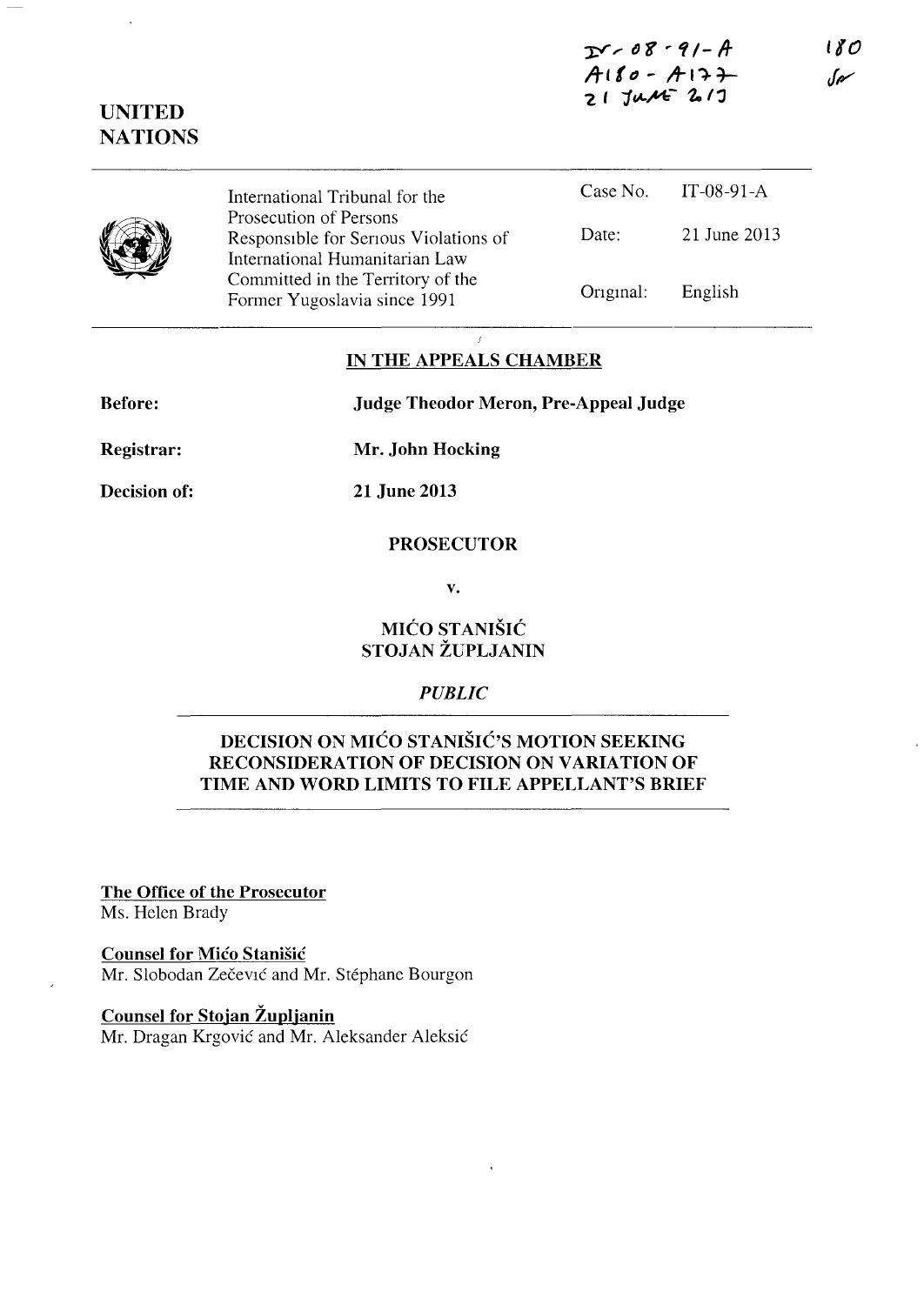**I, THEODOR MERON,** Judge of the Appeals Chamber of the International Tribunal for the Prosecution of Persons Responsible for Serious Violations of International Humanitarian Law Committed in the Territory of the former Yugoslavia since 1991 ("Tribunal") and Pre-Appeal Judge in this case; $<sup>1</sup>$ </sup>

**RECALLING** the "Decision on Mico Stanisic's and Stojan Zupljanin's Motions Seeking Variation of Time and Word Limits to File Appeal Briefs" rendered on 4 June 2013 ("Impugned Decision"), in which I. *inter alia,* granted the Office of the Prosecutor of the Tribunal ("Prosecution") leave to file two separate response briefs each of a length of no more than 40,000 words, equal to the word limit of the appeal briefs of Mico Stanisic ("Stanisic") and Stojan Župljanin ("Župljanin", collectively "Appellants"); $^{2}$ 

**BEING SEISED OF** the "Motion on Behalf of Mico Stanistic Seeking Reconsideration of Decision on Variation of Time and Word Limits to File Appellant's Brief', filed by Stanisic on 6 June 2013 ("Motion"), by which Stanišić seeks a reduction of the Prosecution's word limit to no more than 53,333 words in sum, whether in a consolidated brief or two separate briefs;<sup>3</sup>

**NOTING** the Motion's submission that the Impugned Decision: (i) is based on an incorrect interpretation of governing law in that it departs from current Appeals Chamber junsprudence and misinterprets the applicable provisions of the Practice Direction on the Length of Briefs and Motions ("Practice Direction");<sup>4</sup> and (ii) is so unfair and unreasonable as to constitute an abuse of discretion:<sup>5</sup>

**NOTING** the "Prosecution Response to Motion on Behalf of Mico Stanisic Seeking Reconsideration of Decision on Variation of Time and Word Limits to File Appellant's Brief', filed by the Prosecution on **11** June 2013 ("Response"), in which the Prosecution submits that the Motion should be dismissed because it fails to meet the test for reconsideration; $<sup>6</sup>$ </sup>

**RECALLING** that a Chamber of the Tribunal retains discretion to reconsider a previous interlocutory decision in exceptional cases if a clear error of reasoning has been demonstrated or if it is necessary to do so to prevent an injustice;<sup>7</sup>

Order Designating a Pre-Appeal Judge, 15 April 2013, p 1

<sup>&</sup>lt;sup>2</sup> Impugned Decision, p. 5.

 $3$  Motion, paras 17-18

<sup>4</sup> IT/184 Rev 2, 16 September 2005

 $<sup>5</sup>$  Motion, paras 2-3, 5-17.</sup>

<sup>6</sup> Response, para. 1.

<sup>&</sup>lt;sup>7</sup> Prosecutor v. Jadranko Prlić et al, Case No IT-04-74-AR73 16, Decision on Jadranko Prlić's Interlocutory Appeal Against the Decision on Prhé Defence Motion for Reconsideration of the Decision on Admission of Documentary Evidence, 3 November 2009 *("Prlić* Reconsideration Decision"), para 6.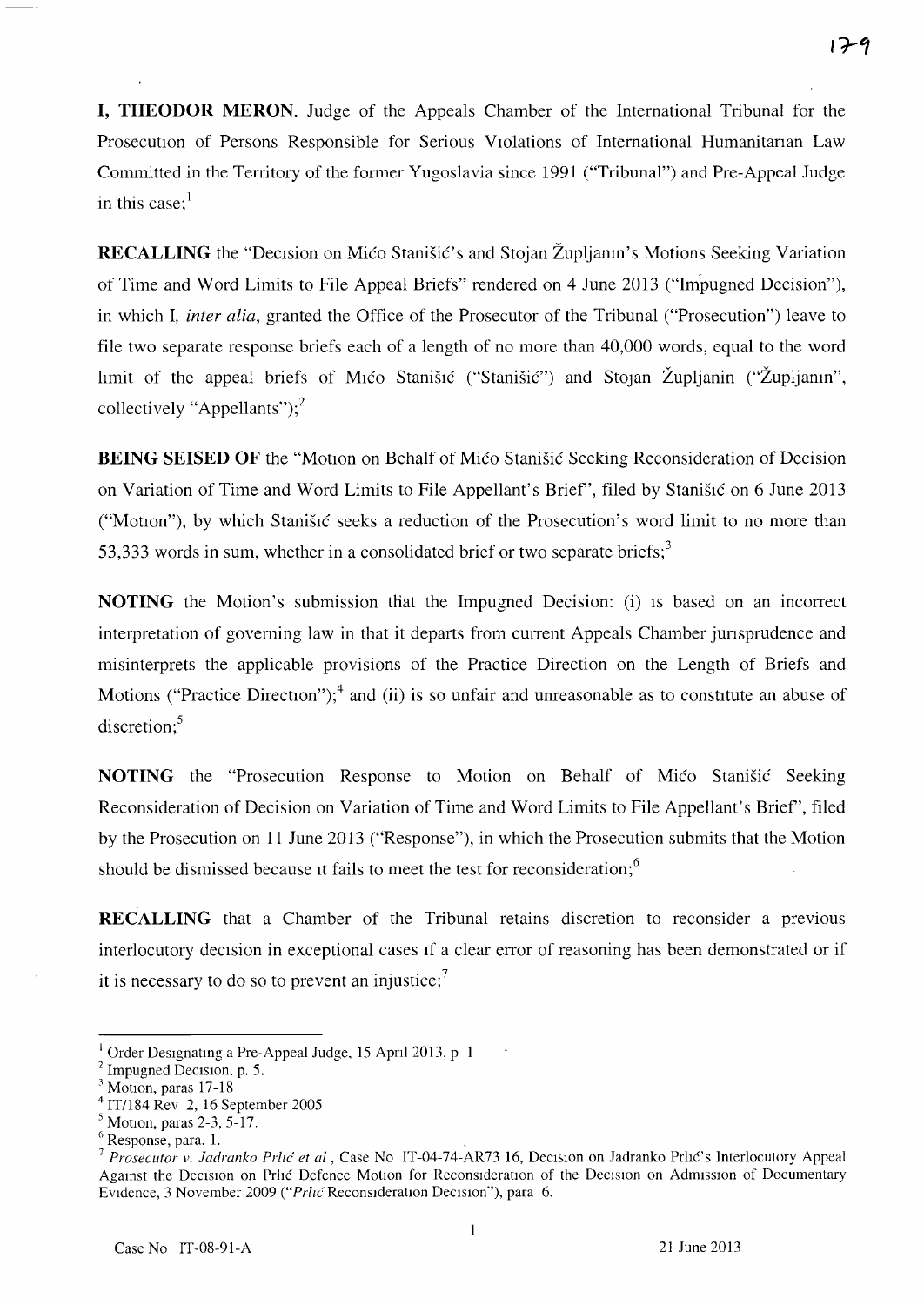**RECALLING** that a Chamber will reconsider a prior decision only where that decision is found to be: (i) based on an incorrect interpretation of governing law; (ii) based on a patently incorrect conclusion of fact; or (iii) so unfair or unreasonable as to constitute an abuse of discretion;<sup>8</sup>

**NOTING** that Stamsic contends that the Impugned Decision should be amended to conform with the approach used in recent decisions in the Appeals Chamber of the International Criminal Tribunal for Rwanda ("ICTR"); $^{9}$ 

**CONSIDERING**, however, that variations to the Practice Direction's prescribed word limits are granted on the basis of individual circumstances presented in a given case;  $^{10}$ 

**CONSIDERING** that the factual context in Stanistic's case is different from the factual context of the ICTR cases to which he cites;

**RECALLING** that the Pre-Appeal Judge retains discretion under the Practice Direction to vary the word limits prescribed therein, upon exceptional circumstances being shown;  $11$ 

**CONSIDERING** that each of the Appellants raises issues distinct from those raised by his co-Appellant, including. *inter alia:* the individual liability of each Appellant for different forms of Joint Criminal Enterprise and related sub-issues;  $\frac{12}{2}$  Zupljanin's liability for the crime of extermination;<sup>13</sup> and the reasonableness of each Appellant's sentence;<sup>14</sup>

**CONSIDERING** that these circumstances are sufficiently exceptional as to justify granting the Prosecution leave to file two separate response briefs, each of the same length as the appeal briefs;

**CONSIDERING** that in this context Stanisic does not demonstrate that the Impugned Decision IS inconsistent WIth Tribunal jurisprudence, is based on a patently incorrect conclusion of fact, or represents an unreasonable exercise of the Pre-Appeal Judge's discretion:

**HEREBY DENY** the Motion.

<sup>&</sup>lt;sup>8</sup> Prlic Reconsideration Decision, para 6

<sup>&</sup>lt;sup>9</sup> Motion, paras 8-9, *citing Augustin Ndindiliyimana et al. v The Prosecutor*, ICTR-00-56-A, Decision on Innocent Sagahutu's Motion for Dismissal of the Prosecution's Response Brief to Sagahutu's Appeal, 17 May 2012, para. 6 *and Justin Mugenzi and Prosper Mugiraneza v The Prosecutor*, Case No ICTR-99-50-A, Decision on Motions for an Order Requiring the Prosecution to Re-file its Response Briefs. 16 April 2012, p 3

<sup>&</sup>lt;sup>10</sup> Cf. Practice Direction. para (C)(7)

<sup>&</sup>lt;sup>11</sup> Practice Direction, para.  $(C)(7)$ 

<sup>&</sup>lt;sup>12</sup> See Notice of Appeal on Behalf of Mico StamsIc, 13 May 2013 ("StamsIc Notice"), paras 21-67. Notice of Appeal on Behalf of Stojan [Z]upljanin, 13 May 2013 ("Župljanin Notice"), paras 8-28

<sup>&</sup>lt;sup>13</sup> See Župljanin Notice, paras 29-36

<sup>&</sup>lt;sup>14</sup> See Stanišić Notice, paras 68-80; Župljanin Notice, paras 37-45.